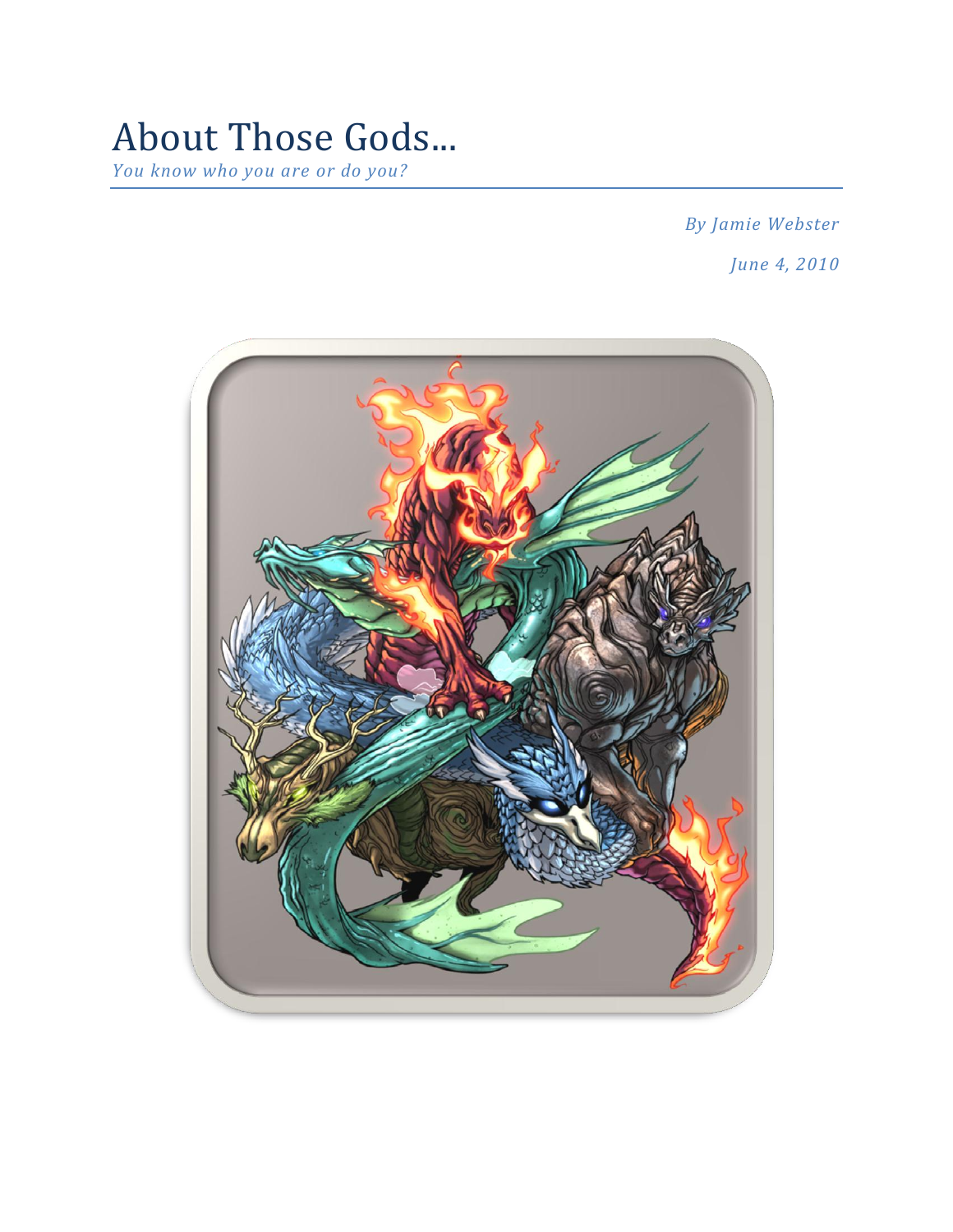## Dear Alex Vern:

Over the eons words and there meanings have changed. Take the word 'god' for example. This word's meaning did not steam out of Christianity. It existed before the Greeks, although the Greeks where close in their meaning. A god in the oldest dialects means different and how true this is. There have always existed people who are different or special, gods in their own right. There are always five, Fire, Water, Earth, Wind, and Life, never more but sometimes less. How do I know? I use to be one of them.

I died on April 21 after being hit by a motor vehicle. I was dead for one minute and twelve seconds. The paramedics gave me my life back on a bloody sidewalk but not all of it. You would be happy to know that nothing else eventful happened in my life after that and I life to a ripe old age to write these words to you. But this story is not about what happened after that day it's what about happened before when I was still a god. So which god was I? Well the rain god. I learned this much later in life but it seems obvious now. This is because ever since I was a teenager it rained almost every day. I can't will it rain or to stop. It just dose so to make me happy. Following me around the English isles as fast as the winds can carry them. I also learned later that the even though there are five categories what a particular god is made of completely depends on them. Even though I was the water god I only have an effect on rain, so far as I know.

Only a few weeks before I died I meet the last of the five gods, myself include. His name was Adam Wolf and he was the god of death. Adam looked like death had already taken him the first time I meet him. He had white skin, black hair, and yellow eyes and a stare like a wolf. Adam lived in small town in New Mexico desert, a place that as only rained once, which happen to be when I was visiting. He was a normal man knowing not that he was special. He worked as pilot flying researchers into the heart of the desert. Every person he ever touched died within 24 hours. He didn't seem to understand how special he was and even when I tried to explain it not sure he got it all. It may seem confusing to you as well you see Adam was a life god. Turns out death really is part of life. Before I left I did manage to convince him to wear gloves, no small task given it normal 100 degrees out in the desert. Turns out gods can change as well. He explained that through many years of trying his home in the desert is now an oasis of life.

Before Adam Wolf there was Dr. Loren Anbrook who spends most of her time in Antarctica the windiest place in the world. Dr. Anbrook was a doctor of climates, specializing in ocean currents. I have never met her in person but she seems like perfectly normal person. We have sent emails to each other on regular bases, but still after all these year she does not believe me that she is a wind god. I will tell you this though, the nice part of the year in Antarctica is when the good doctor is not there. Having never met Dr. Anbrook I don't really have more to say about her.

About the same time as I started regular correspondence with Dr. Anbrook I found the earth God, a giant of a man, by name of Joe Barberry. We own a vineyard in the south of France. Joe discovered at a young age he loved dirt, rocks, and everything else that came from the ground. He grew up in the framing region around Lyon, France and on this  $14<sup>th</sup>$  birthday pulled a gem the size of your fist from a field he tended. Ever since then he has wanted for very little and enjoys his many acres of land growing fruit, vegetal, and wine. He cooks and I must say the best food I have ever eaten. He did take a lot of